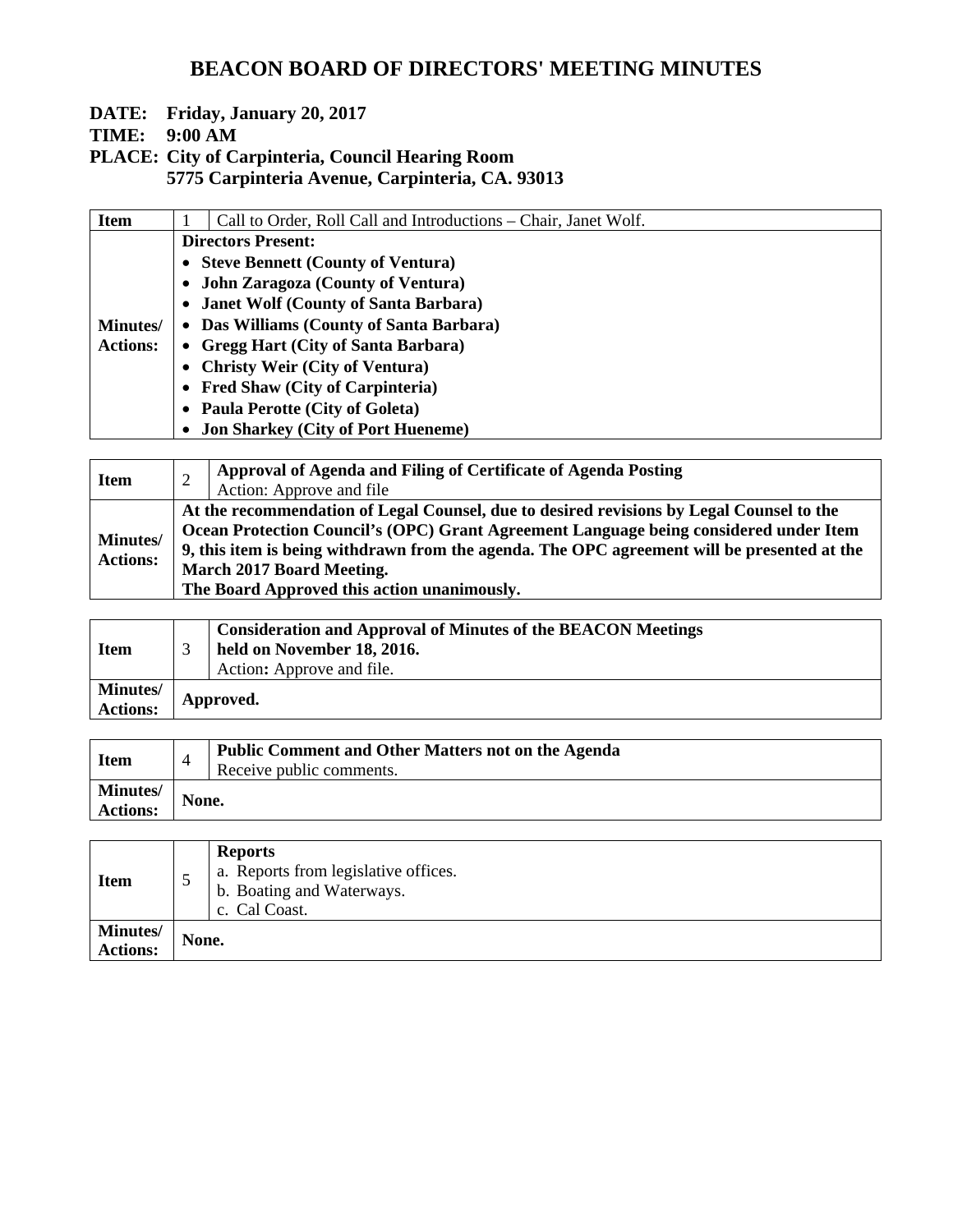#### **DATE: Friday, January 20, 2017**

#### **TIME: 9:00 AM**

| <b>Item</b>      | 6                                                                                                       | <b>Election of Chair and Vice Chair</b>                                                             |  |  |
|------------------|---------------------------------------------------------------------------------------------------------|-----------------------------------------------------------------------------------------------------|--|--|
|                  |                                                                                                         | a. Election of BEACON Board Chair and Vice-Chair for 2017.                                          |  |  |
|                  |                                                                                                         | The Executive Director explained that traditionally BEACON has had the Chair and Vice-Chair         |  |  |
|                  |                                                                                                         | hold office for two year periods. In addition, the two positions are typically held by one Director |  |  |
|                  | from Ventura County and one from Santa Barbara County. Currently, the Chair is Supervisor Wolf          |                                                                                                     |  |  |
|                  | from Santa Barbara County and the Vice Chair is Councilmember Sharkey from the City of Port<br>Hueneme. |                                                                                                     |  |  |
|                  |                                                                                                         |                                                                                                     |  |  |
| <b>Minutes</b> / |                                                                                                         |                                                                                                     |  |  |
| <b>Actions:</b>  |                                                                                                         | After brief discussion there was a motion for the new Chair to be Councilmember Sharkey from the    |  |  |
|                  |                                                                                                         | City of Port Hueneme and the new Vice-Chair to be Councilmember Hart from the City of Santa         |  |  |
|                  |                                                                                                         | Barbara.                                                                                            |  |  |
|                  |                                                                                                         |                                                                                                     |  |  |
|                  |                                                                                                         | <b>BOARD ACTIONS:</b>                                                                               |  |  |
|                  |                                                                                                         | 1. The Board approved unanimously the motion.                                                       |  |  |

|                 |                | <b>Auditor Controller Recommended Actions</b>                                                      |
|-----------------|----------------|----------------------------------------------------------------------------------------------------|
|                 |                | a. Receive and file the Budget-to-Actual report for the year-to-date period ending December        |
|                 |                | 31, 2016 (Exhibit 1).                                                                              |
| <b>Item</b>     | $\overline{7}$ | b. Authorize the Auditor-Controller's Office to make budgetary adjustments as follows:             |
|                 |                | (requires 7/10th vote):                                                                            |
|                 |                | <b>INCREASE</b> Contributions and Donations<br>\$2,500                                             |
|                 |                | <b>DECREASE Unassigned Fund Balance</b><br>\$4,000                                                 |
|                 |                | <b>INCREASE</b> Other Professional and Specialized<br>\$6,500                                      |
|                 |                | Mr. Omar Arreola of Ventura County Auditor Controllers Office presented Item a. - the Budget-to-   |
|                 |                | Actual report for the year-to-date period ending December 31, 2016. Mr. Arreola also presented the |
|                 |                | request to make budgetary adjustments as described under Item b.                                   |
|                 |                |                                                                                                    |
|                 |                | Discussion for Recommendation a:                                                                   |
|                 |                | Receive and file report from Ventura County Auditor-Controller's Office on Budget-to-Actual for    |
|                 |                | Fiscal Year 2016-17 for the period ending December 31, 2016 (Exhibit 1).                           |
| <b>Minutes/</b> |                | Discussion for Recommendation b (requires 7/10ths vote):                                           |
| <b>Actions:</b> |                | To increase Contributions and Donations by \$2,500 to accommodate for City of Goleta – Kelp        |
|                 |                | Anchor Demonstration Project Grant, accepted by BEACON's Board at September 16, 2016 Board         |
|                 |                | Meeting.                                                                                           |
|                 |                | To increase Other Professional and Specialized Services by \$ 2,500 to accommodate for Bob Kiel    |
|                 |                | professional services in installing and reporting on the Kelp Anchor Demonstration Project.        |
|                 |                |                                                                                                    |
|                 |                | <b>BOARD ACTIONS:</b>                                                                              |
|                 |                | The Board approved unanimously the Auditor Controller Recommended Actions – Item a and             |
|                 |                | Item b.                                                                                            |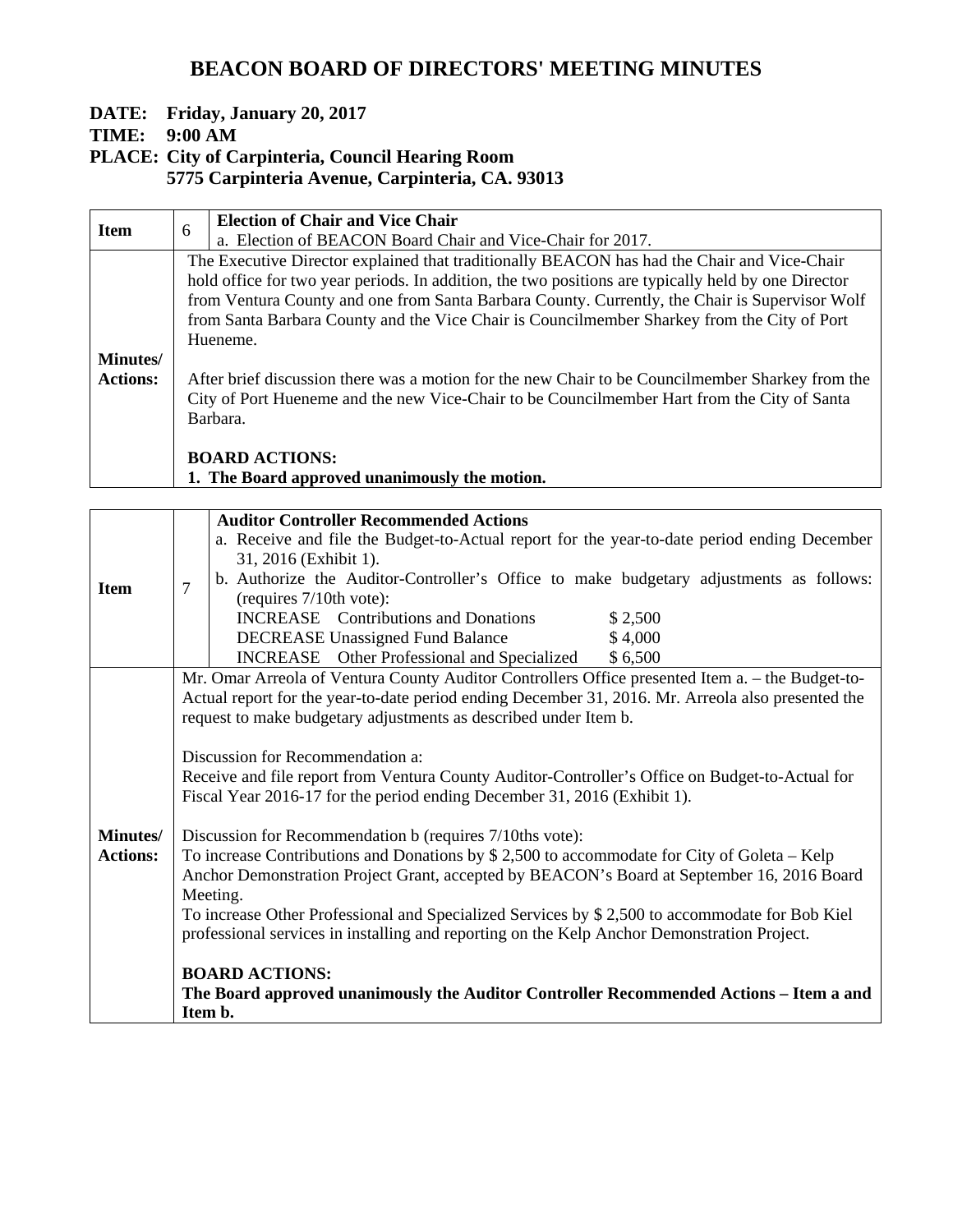### **DATE: Friday, January 20, 2017**

## **TIME: 9:00 AM**

|                             | <b>Goleta Beach</b>                                                                                                                                                                                                                                                                                                                                                                                                                                                                                                                                                                                                                                                                                                                                                                                                                                                                                                                                                                                                                                                                                                                                                                                                                                                                                                                                                                                                                                                                                                                                                                                                                                                                                                                                               |                                                                                                                                                                                                                                                                                                                                                                           |  |
|-----------------------------|-------------------------------------------------------------------------------------------------------------------------------------------------------------------------------------------------------------------------------------------------------------------------------------------------------------------------------------------------------------------------------------------------------------------------------------------------------------------------------------------------------------------------------------------------------------------------------------------------------------------------------------------------------------------------------------------------------------------------------------------------------------------------------------------------------------------------------------------------------------------------------------------------------------------------------------------------------------------------------------------------------------------------------------------------------------------------------------------------------------------------------------------------------------------------------------------------------------------------------------------------------------------------------------------------------------------------------------------------------------------------------------------------------------------------------------------------------------------------------------------------------------------------------------------------------------------------------------------------------------------------------------------------------------------------------------------------------------------------------------------------------------------|---------------------------------------------------------------------------------------------------------------------------------------------------------------------------------------------------------------------------------------------------------------------------------------------------------------------------------------------------------------------------|--|
| <b>Item</b>                 | 8                                                                                                                                                                                                                                                                                                                                                                                                                                                                                                                                                                                                                                                                                                                                                                                                                                                                                                                                                                                                                                                                                                                                                                                                                                                                                                                                                                                                                                                                                                                                                                                                                                                                                                                                                                 | a. Receive a presentation from the County of Santa Barbara on the recent Goleta Beach                                                                                                                                                                                                                                                                                     |  |
|                             |                                                                                                                                                                                                                                                                                                                                                                                                                                                                                                                                                                                                                                                                                                                                                                                                                                                                                                                                                                                                                                                                                                                                                                                                                                                                                                                                                                                                                                                                                                                                                                                                                                                                                                                                                                   | Nourishment Project.                                                                                                                                                                                                                                                                                                                                                      |  |
| Minutes/<br><b>Actions:</b> | Director Wolf introduced this item since the Goleta Beach Project is located within her<br>supervisorial District. Director Wolf explained that The Goleta Beach Project has been on-going<br>for over ten years. The County completed a comprehensive study of Goleta Beach and requested<br>that the Coastal Commission approve a permit to allow the rock revetment currently in place to<br>remain in order to protect the Goleta Beach Park from erosion. The Coastal Commission approved<br>this request.<br>Executive Director Brennan explained that at one time BEACON, under the South Central Coast<br>Beach Enhancement Program (SCCBEP), held permits to allow nourishment of Goleta Beach. The<br>permits were utilized for a nourishment of the Beach in 2010. The permits have subsequently<br>expired. BEACON has not renewed the permits in part due to the significant cost to do so. Indeed<br>the complexity and resulting cost of securing permits for beach nourishment remains an obstacle to<br>many jurisdictions up and down the California Coast.<br>Mr. Brennan explained that a small beach nourishment project at Goleta Beach has just begun,<br>details of which will be presented by Santa Barbara County Project Manager, Jill Van Wee and<br>Consultant Project Manager Dan Gira from AMEC.<br>Mr. Gira presented a brief slide show of the ongoing nourishment project. Detailed of the<br>presentation are as follows:<br>The purpose of the project is to bury the now exposed rock revetment that was recently<br>$\bullet$<br>approved by the Coastal Commission to remain in place at the west end of Goleta Beach.<br>A total of approx. 6,000 CY of sand will be excavated from West Beach next to Santa<br>$\bullet$ |                                                                                                                                                                                                                                                                                                                                                                           |  |
|                             |                                                                                                                                                                                                                                                                                                                                                                                                                                                                                                                                                                                                                                                                                                                                                                                                                                                                                                                                                                                                                                                                                                                                                                                                                                                                                                                                                                                                                                                                                                                                                                                                                                                                                                                                                                   | quantity of sand will require approx. 600 truck trips.<br>Separate permits were secured for both the excavation work at Santa Barbara's West Beach<br>$\bullet$<br>and for the sand placement at Goleta Beach.<br>The project is expected to be completed by the end of January 2017.                                                                                     |  |
|                             |                                                                                                                                                                                                                                                                                                                                                                                                                                                                                                                                                                                                                                                                                                                                                                                                                                                                                                                                                                                                                                                                                                                                                                                                                                                                                                                                                                                                                                                                                                                                                                                                                                                                                                                                                                   | Parks Director from City of Carpinteria, Mr. Matt Roberts, expressed his concern with up-coast re-<br>cycling projects such as the Goleta Beach project presented, because it reduces the amount of sand<br>going downcoast to nourish downcoast beaches. Mr. Roberts suggested use of more local<br>nourishment sand sources such as the Goleta Slough for Goleta Beach. |  |
|                             |                                                                                                                                                                                                                                                                                                                                                                                                                                                                                                                                                                                                                                                                                                                                                                                                                                                                                                                                                                                                                                                                                                                                                                                                                                                                                                                                                                                                                                                                                                                                                                                                                                                                                                                                                                   | Director Wolf agreed that the use of sediment in Goleta Slough would be ideal for nourishment of<br>Goleta Beach but seeking approval from the Resource Agencies is challenging.                                                                                                                                                                                          |  |
|                             |                                                                                                                                                                                                                                                                                                                                                                                                                                                                                                                                                                                                                                                                                                                                                                                                                                                                                                                                                                                                                                                                                                                                                                                                                                                                                                                                                                                                                                                                                                                                                                                                                                                                                                                                                                   | <b>BOARD ACTIONS:</b><br>The Board received and files presentation.                                                                                                                                                                                                                                                                                                       |  |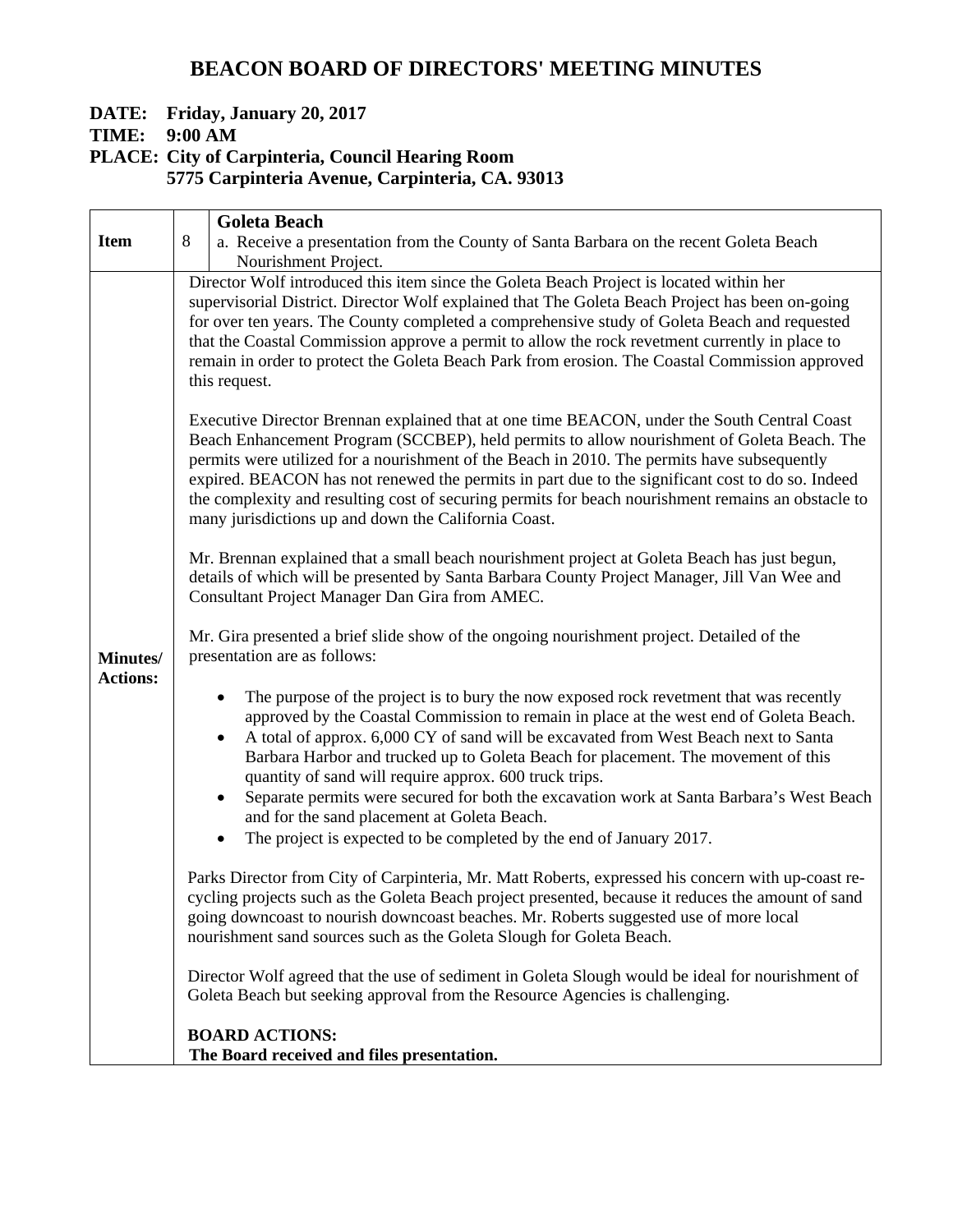## **DATE: Friday, January 20, 2017**

**TIME: 9:00 AM** 

**PLACE: City of Carpinteria, Council Hearing Room** 

 **5775 Carpinteria Avenue, Carpinteria, CA. 93013**

| <b>Item</b>                 | 10                                                                                                                                                                                                                                                                                                                                                                                                                                                                                                                                                                                                                                                                                                                                                                                                                                                                                                                                                                                                                                                                                                                                                                                                                                                                                                                                                                                                                                                                                                                                                                                                                                                                                                                                                                                                                                                                                                                                                                                                                                                                                                                                                                                                                                                                                                                                                                                                                                                                                                                                                                                                                                                                                                                                                                    | <b>Supplemental Dredging Project</b><br>a. Receive report from Executive Director on Staff's recommendation to submit a grant<br>application to the California Division of Boating and Waterways for supplemental dredging<br>funding for the three harbors within the BEACON jurisdiction.<br>b. Approve and authorize the Executive Director to sign the attached Resolution authorizing<br>submittal of a grant application to fund supplemental harbor dredging under the Beach |
|-----------------------------|-----------------------------------------------------------------------------------------------------------------------------------------------------------------------------------------------------------------------------------------------------------------------------------------------------------------------------------------------------------------------------------------------------------------------------------------------------------------------------------------------------------------------------------------------------------------------------------------------------------------------------------------------------------------------------------------------------------------------------------------------------------------------------------------------------------------------------------------------------------------------------------------------------------------------------------------------------------------------------------------------------------------------------------------------------------------------------------------------------------------------------------------------------------------------------------------------------------------------------------------------------------------------------------------------------------------------------------------------------------------------------------------------------------------------------------------------------------------------------------------------------------------------------------------------------------------------------------------------------------------------------------------------------------------------------------------------------------------------------------------------------------------------------------------------------------------------------------------------------------------------------------------------------------------------------------------------------------------------------------------------------------------------------------------------------------------------------------------------------------------------------------------------------------------------------------------------------------------------------------------------------------------------------------------------------------------------------------------------------------------------------------------------------------------------------------------------------------------------------------------------------------------------------------------------------------------------------------------------------------------------------------------------------------------------------------------------------------------------------------------------------------------------|-------------------------------------------------------------------------------------------------------------------------------------------------------------------------------------------------------------------------------------------------------------------------------------------------------------------------------------------------------------------------------------------------------------------------------------------------------------------------------------|
|                             |                                                                                                                                                                                                                                                                                                                                                                                                                                                                                                                                                                                                                                                                                                                                                                                                                                                                                                                                                                                                                                                                                                                                                                                                                                                                                                                                                                                                                                                                                                                                                                                                                                                                                                                                                                                                                                                                                                                                                                                                                                                                                                                                                                                                                                                                                                                                                                                                                                                                                                                                                                                                                                                                                                                                                                       | Boating and Waterways.                                                                                                                                                                                                                                                                                                                                                                                                                                                              |
| Minutes/<br><b>Actions:</b> | Erosion Control and Public Beach Restoration Grant program of the California Division of<br>BEACON Program Manager Gerald Comati provided a brief verbal explanation of the project as<br>follows:<br>All three of the BEACON jurisdiction harbors (Santa Barbara, Ventura and Channel Islands) have<br>beneficial sand by-pass programs in place whereby dredged sand is pumped to the nearest<br>downstream beaches. Such beneficial by-pass provides immediate sediment benefits to the<br>BEACON coast by feeding sand back into the littoral cell. In an effort to implement a very cost<br>efficient and immediate regional coastal benefit, in May 2016 a Memorandum of Understanding<br>(MOU) between BEACON and the three harbors districts was executed. The MOU defined a<br>commitment by BEACON to pursue grants that can fund supplement dredging to the ongoing<br>annual or biannual Federal dredging operations at each harbor. BEACON Staff are recommending<br>the preparation of a grant application to the Division of Boating and Waterways (DBW) for \$2 to 3<br>Million in funding.<br>If BEACON is successful in securing a DBW grant, the strategy for implementation would be to<br>provide a portion of the supplemental funding to each of the three harbors that would be used to<br>fund additional dredging of the harbor sand traps. The cost efficiency is accomplished because the<br>supplemental funding would be added to the ongoing annual/biannual Federal Dredging Operations<br>at each harbor. The Federal programs would fund the very costly mobilization and demobilization<br>costs of the dredger and would fund the dredging of the Federal Channels and if budget is available,<br>some of the sand-traps too. The supplemental funding provided by BEACON through the DWA<br>grant would continue the dredging operations of the sand-traps which would add more beneficial by-<br>pass sand to be pumped to down-stream beaches.<br>Staff is seeking approval from the Board to proceed with the DBW Grant application and to approve<br>a Resolution authorizing submittal of the grant application.<br>Director Hart asked whether the funding split between the three harbors could be flexible depending<br>on need at the time of the grant funding becomes available? Staff responded that this was a<br>possibility.<br>Director Weir clarified that the beneficial bypass sand from Santa Barbara Harbor goes to East<br>Beach, from Ventura Harbor goes to a location immediately north of the Santa Clara River Mouth,<br>and from Channel Islands Harbor goes to Port Hueneme Beach.<br><b>BOARD ACTIONS:</b><br>The Board approved unanimously to receive and file the presentation and approved the |                                                                                                                                                                                                                                                                                                                                                                                                                                                                                     |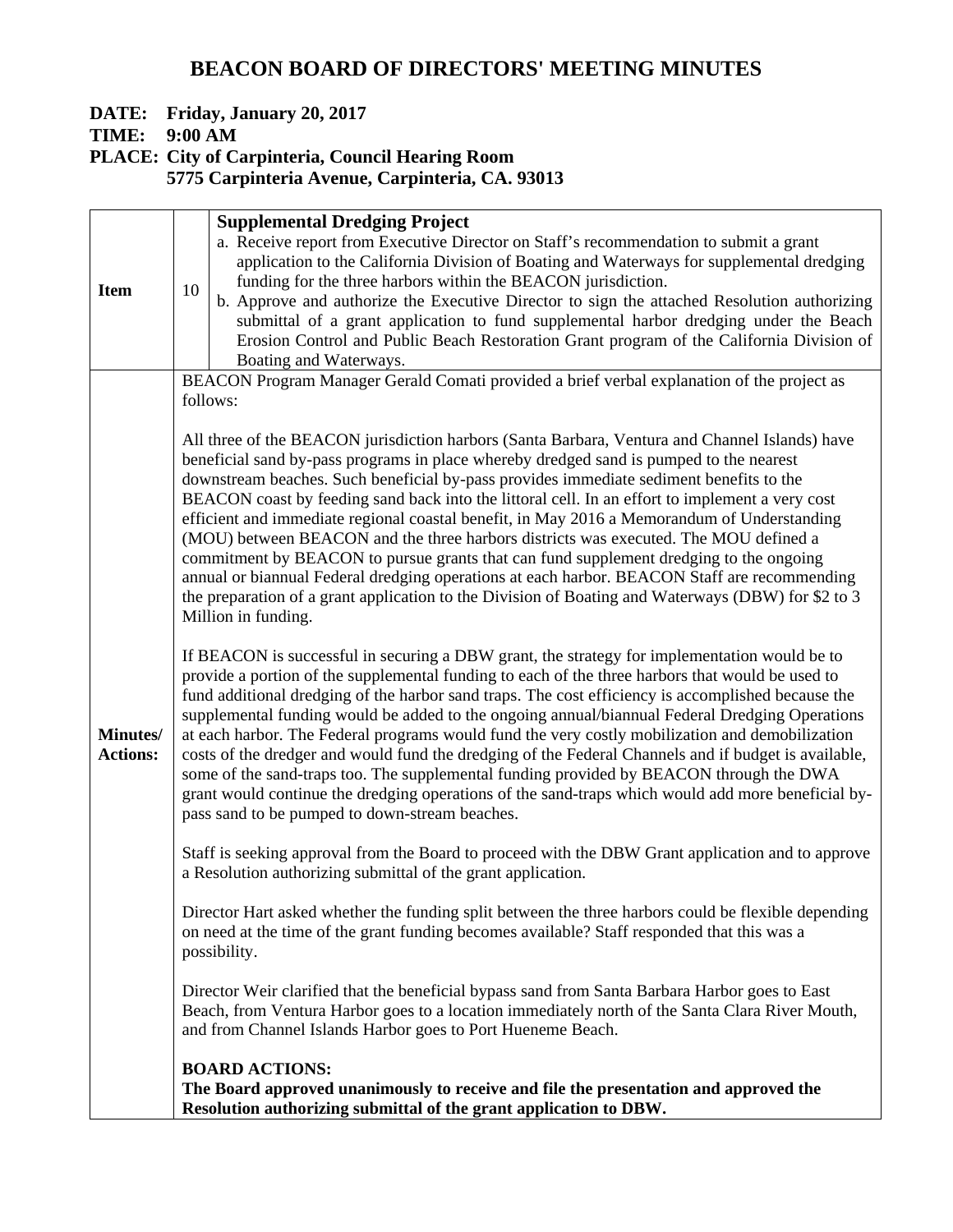## **DATE: Friday, January 20, 2017**

**TIME: 9:00 AM** 

|                                    |                                                                                                                                                                                                                                                                        | <b>Overview of 2017 for BEACON</b>                                                                                                                                                                                                                                                                                                                                                                                                                                                                                     |  |  |
|------------------------------------|------------------------------------------------------------------------------------------------------------------------------------------------------------------------------------------------------------------------------------------------------------------------|------------------------------------------------------------------------------------------------------------------------------------------------------------------------------------------------------------------------------------------------------------------------------------------------------------------------------------------------------------------------------------------------------------------------------------------------------------------------------------------------------------------------|--|--|
| <b>Item</b>                        | 11                                                                                                                                                                                                                                                                     | a. Receive a presentation from the Executive Director on key BEACON activities and projects<br>for calendar year 2017                                                                                                                                                                                                                                                                                                                                                                                                  |  |  |
|                                    |                                                                                                                                                                                                                                                                        | Executive Director Brian Brennan provided the following summary of planned BEACON activities<br>for calendar year 2017:                                                                                                                                                                                                                                                                                                                                                                                                |  |  |
|                                    |                                                                                                                                                                                                                                                                        | <b>BEACON Support to Member Agencies.</b>                                                                                                                                                                                                                                                                                                                                                                                                                                                                              |  |  |
|                                    |                                                                                                                                                                                                                                                                        | Staff is assembling a presentation for each member agency council or board explaining<br>$\bullet$<br>BEACON's regional role and identify ways BEACON can directly assist each member<br>agency.<br>Staff will continue to pursue funding to update BEACON's Coastal Regional Sediment<br>$\bullet$<br>Management Plan (CRSMP) to address SLR projections and adaptation policies.<br>Staff will continue to stay on the forefront of coastal issues and provide regional guidance to<br>$\bullet$<br>member agencies. |  |  |
|                                    |                                                                                                                                                                                                                                                                        | Debris Basins Removals.                                                                                                                                                                                                                                                                                                                                                                                                                                                                                                |  |  |
|                                    |                                                                                                                                                                                                                                                                        | BEACON will continue to implement debris basin removal projects to enhance sediment<br>$\bullet$<br>flow to the coast. Currently a grant from OPC has been secured for the removal of two<br>debris basins in Santa Barbara County.                                                                                                                                                                                                                                                                                    |  |  |
| <b>Minutes/</b><br><b>Actions:</b> |                                                                                                                                                                                                                                                                        | Staff will work with the Ventura County Flood Control District to identify debris basin<br>$\bullet$<br>removal projects in Ventura County.                                                                                                                                                                                                                                                                                                                                                                            |  |  |
|                                    |                                                                                                                                                                                                                                                                        | Staff will also continue to work with the National Recovery Damage Assessment Team<br>$\bullet$<br>assigned to secure funding for further debris basin removal projects as mitigation for the<br>Refugio Oil Spill.                                                                                                                                                                                                                                                                                                    |  |  |
|                                    |                                                                                                                                                                                                                                                                        | Supplemental Dredging Program.                                                                                                                                                                                                                                                                                                                                                                                                                                                                                         |  |  |
|                                    |                                                                                                                                                                                                                                                                        | Staff will be submitting a grant application to the Division of Boating and Waterways to<br>$\bullet$<br>funding supplemental dredging at each of the three harbors within the BEACON<br>jurisdiction.                                                                                                                                                                                                                                                                                                                 |  |  |
|                                    |                                                                                                                                                                                                                                                                        | Staff will pursue other grant funding opportunities to fund supplemental dredging.                                                                                                                                                                                                                                                                                                                                                                                                                                     |  |  |
|                                    |                                                                                                                                                                                                                                                                        | Kelp Project.<br>Staff will continue to monitor the success of the Kelp Anchor project and apply for permit<br>extensions.                                                                                                                                                                                                                                                                                                                                                                                             |  |  |
|                                    | Director Weir indicated that the public is confused about coastal issues and SLR projections.<br>BEACON needs to try and educate the public through public workshops, website information,<br>government TV opportunities, and perhaps set up a BEACON Face-Book page. |                                                                                                                                                                                                                                                                                                                                                                                                                                                                                                                        |  |  |
|                                    |                                                                                                                                                                                                                                                                        | <b>BOARD ACTIONS:</b><br>The Board requested research into setting up a BEACON Face-Book page.                                                                                                                                                                                                                                                                                                                                                                                                                         |  |  |